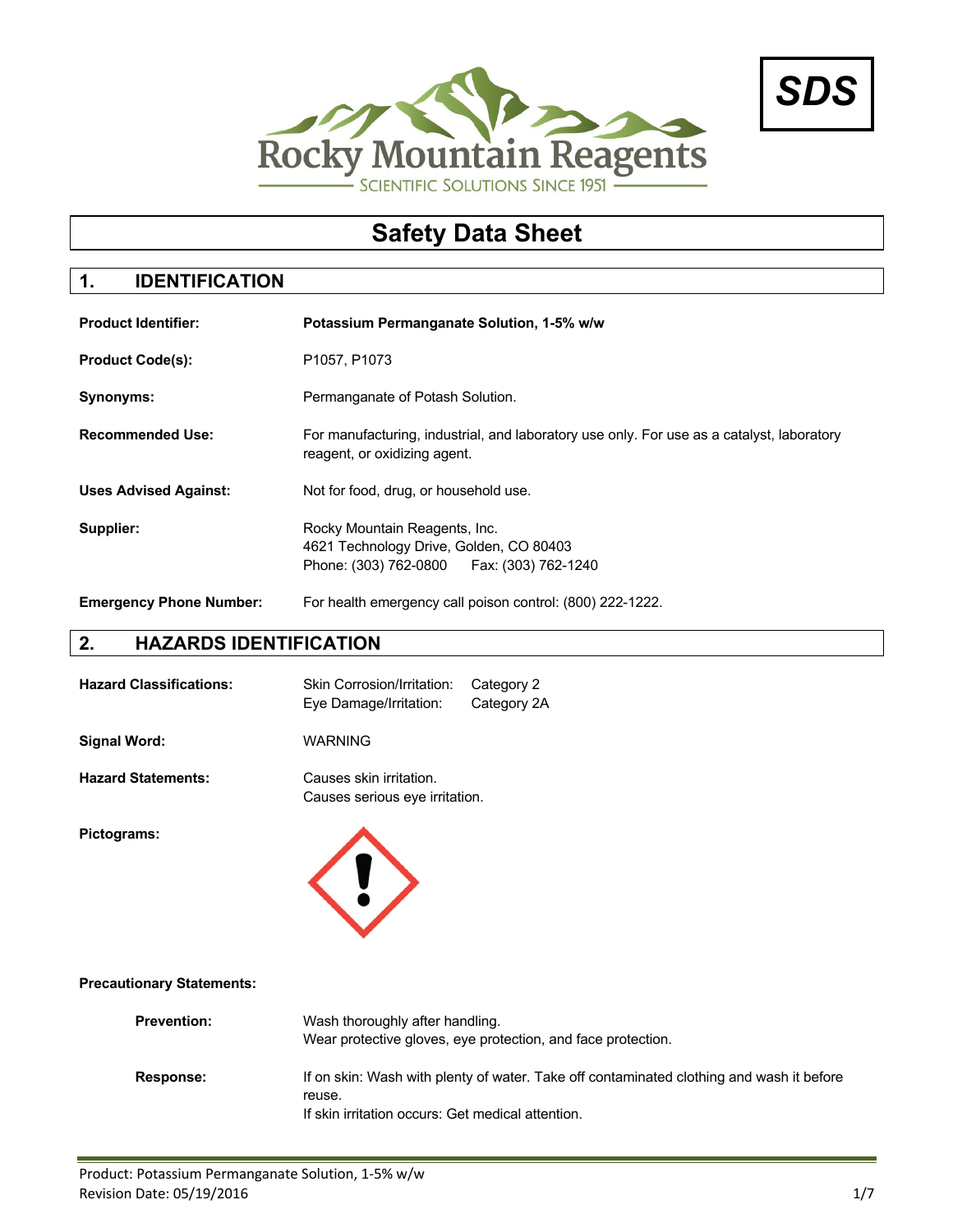|                                                    | If in eyes: Rinse cautiously with water for several minutes. Remove contacts, if present and<br>easy to do. Continue rinsing.<br>If eye irritation persists: Get medical attention.                                                                                                                            |
|----------------------------------------------------|----------------------------------------------------------------------------------------------------------------------------------------------------------------------------------------------------------------------------------------------------------------------------------------------------------------|
| Storage:                                           | Not applicable.                                                                                                                                                                                                                                                                                                |
| Disposal:                                          | Not applicable.                                                                                                                                                                                                                                                                                                |
| <b>Hazards Not Otherwise</b><br><b>Classified:</b> | Toxic to aquatic life with long lasting effects. Contains ingredients regulated as marine<br>pollutants. Avoid release to the environment.<br>Prolonged or repeated exposure may cause mutagenic effects and reproductive effects.<br>Contains oxidizing ingredients and may cause or accelerate fire hazards. |
| <b>Toxicity Statement:</b>                         | Not applicable.                                                                                                                                                                                                                                                                                                |

### **3. COMPOSITION AND INFORMATION ON INGREDIENTS**

| Component                                       | <b>Common Name / Synonyms</b> | CAS#                              | <b>Chemical Formula</b> | % by Weight |
|-------------------------------------------------|-------------------------------|-----------------------------------|-------------------------|-------------|
| Water                                           | Water                         | 7732-18-5 $\mid$ H <sub>2</sub> O |                         | $95 - 99$   |
| Potassium Permanganate   Permanganate of Potash |                               | 7722-64-7                         | KMnO4                   | $1.0 - 5.0$ |

Trade Secret Statement: Not applicable.

# **4. FIRST AID MEASURES**

#### **First Aid Procedures:**

| Inhalation:                                                 | Move to fresh air. If breathing is difficult, give oxygen. If not breathing, give artificial<br>respiration. Get medical attention if symptoms occur.                                                                                                                                                                                                                                                                                                                                                                                                              |
|-------------------------------------------------------------|--------------------------------------------------------------------------------------------------------------------------------------------------------------------------------------------------------------------------------------------------------------------------------------------------------------------------------------------------------------------------------------------------------------------------------------------------------------------------------------------------------------------------------------------------------------------|
| Ingestion:                                                  | Do not induce vomiting unless directed to do so by medical personnel. If vomiting occurs,<br>keep head low so that vomit does not enter lungs. Rinse mouth. Never give anything by<br>mouth to an unconscious person. Call a physician or poison control center immediately.                                                                                                                                                                                                                                                                                       |
| <b>Skin Contact:</b>                                        | Wash skin with plenty of water for at least 15 minutes. Remove contaminated clothing and<br>shoes. Wash clothing before reuse. Get medical attention if symptoms occur.                                                                                                                                                                                                                                                                                                                                                                                            |
| <b>Eye Contact:</b>                                         | Check for and remove contact lenses. Immediately flush eyes with gentle but large stream<br>of water for at least 15 minutes, lifting lower and upper eyelids occasionally. Get medical<br>attention immediately.                                                                                                                                                                                                                                                                                                                                                  |
| <b>General Advice:</b>                                      | Poison information centers in each state can provide additional assistance for scheduled<br>poisons. Ensure that medical personnel and those providing first aid are aware of the<br>material(s) involved and take precautions to protect themselves.                                                                                                                                                                                                                                                                                                              |
| <b>Symptoms and Effects:</b>                                | Irritation, burns, nausea, vomiting, diarrhea, necrosis, discoloration, edema, coughing,<br>wheezing, difficulty breathing, headache, fatigue. Harmful if swallowed, inhaled, absorbed<br>through the skin, or exposed to the eyes. May cause burns to the skin, eyes, respiratory<br>tract, and gastrointestinal tract. May affect the blood and cardiovascular systems. May<br>cause respiratory effects. Prolonged or repeated exposure may cause skin and tissue<br>discoloration, liver effects, kidney effects, mutagenic effects, and reproductive effects. |
| <b>Immediate Medical Care/</b><br><b>Special Treatment:</b> | Treat symptomatically. Symptoms may be delayed.                                                                                                                                                                                                                                                                                                                                                                                                                                                                                                                    |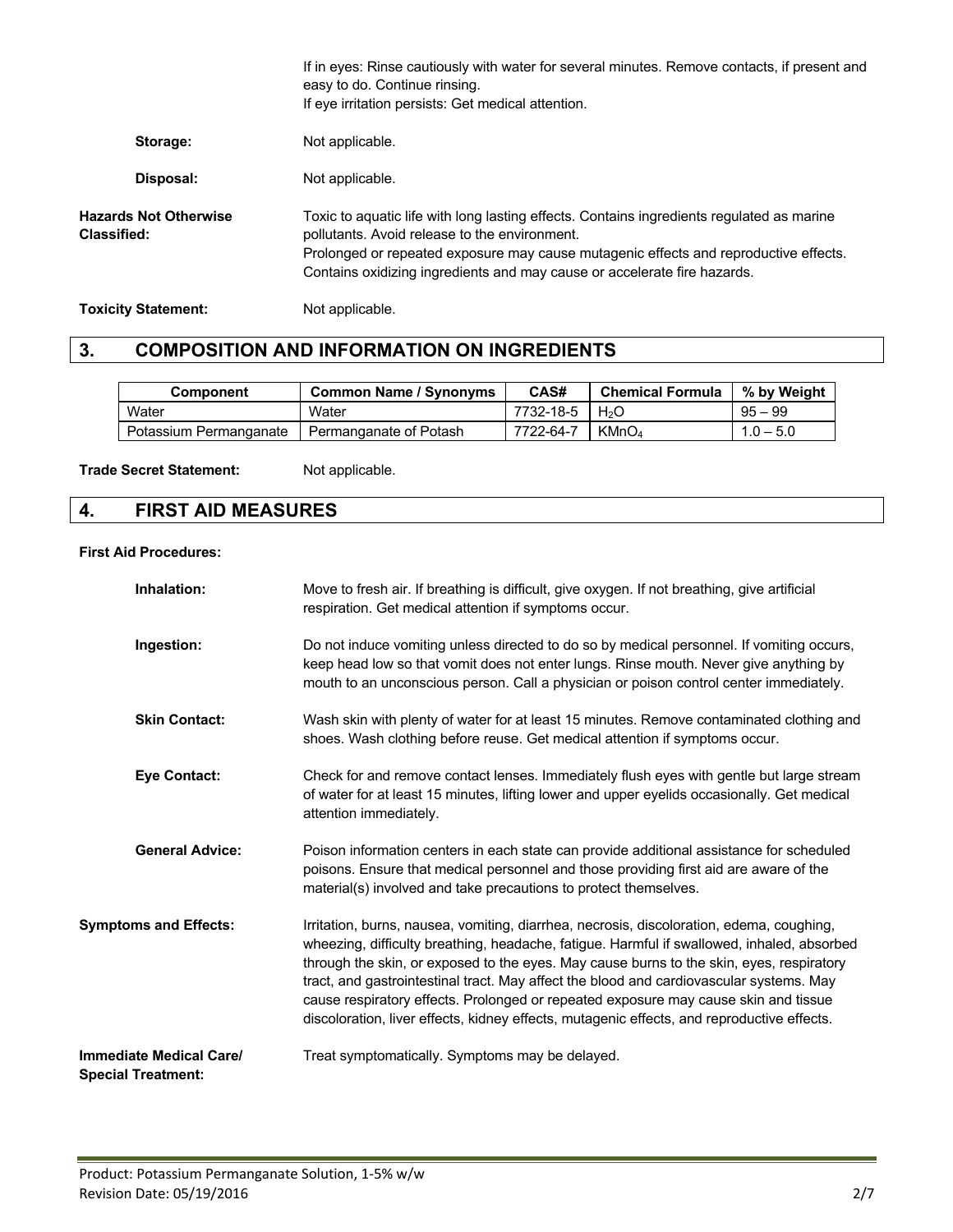#### **5. FIREFIGHTING MEASURES**

**Suitable Extinguishing Media:** Water spray, dry powder, alcohol resistant foam, carbon dioxide.

**Unsuitable Extinguishing Media:** Do not use a solid (straight) water stream, as it may scatter and spread fire.

Hazardous Combustion **Potassium oxides, manganese oxides. Products:**

**Specific Hazards:** Oxidizer; contact with combustible and organic material may cause fire. May accelerate burning when involved in a fire. May cause explosion hazard if contacted with flammable materials or if heated. May decompose upon heating to produce corrosive and/or toxic fumes.

**Special Protective Equipment/** As in any fire, wear MSHA/NIOSH-approved (or equivalent), self-contained, positive-**Precautions for Firefighters:** pressure or pressure-demand breathing apparatus and full protective gear. Use water spray to cool unopened containers. Move containers from fire area, if you can do so without risk. In the event of fire and/or explosion, do not breathe fumes.

#### **6. ACCIDENTAL RELEASE MEASURES**

| <b>Personal Precautions and</b><br><b>Protective Equipment:</b> | Isolate hazard area and keep unnecessary and unprotected personnel away from the area<br>of the leak or spill. Wear appropriate personal protective equipment (see Section 8). Avoid<br>contact with eyes, skin, clothing, and combustible materials.                                                                                                                                                           |
|-----------------------------------------------------------------|-----------------------------------------------------------------------------------------------------------------------------------------------------------------------------------------------------------------------------------------------------------------------------------------------------------------------------------------------------------------------------------------------------------------|
| <b>Emergency Procedures:</b>                                    | In case of chemical emergency, or if unsure how to address an accidental release, consult a<br>professional (see Section 1).                                                                                                                                                                                                                                                                                    |
| <b>Methods for Containment:</b>                                 | Stop the flow of material, if this is without risk. Keep combustibles away from spilled<br>material. Prevent entry into waterways, sewer, basements, or confined areas. Product<br>should not be released to the environment.                                                                                                                                                                                   |
| <b>Methods for Cleanup:</b>                                     | Keep combustibles away from spilled material. Absorb spill with an inert material (e.g.<br>vermiculite, dry sand, earth, cloth, or fleece) and place in a non-combustible container for<br>reclamation or disposal. Do not flush to sewer. Clean contaminated surfaces thoroughly.<br>Never return spilled material to original container for reuse. Clean up in accordance with all<br>applicable regulations. |

#### **7. HANDLING AND STORAGE**

**Handling:** Wear personal protective equipment (see Section 8). Limit exposure to light. Avoid contact with skin, eyes, clothing, and combustible materials. Do not breathe vapors or spray mist. Do not ingest. When using, do not eat, drink, or smoke. Keep away from incompatible materials (see Section 10). Handle in accordance with good industrial hygiene and safety practice. Wash thoroughly after handling. Containers of this material may be hazardous when empty, as they retain product residues. Observe all warnings and precautions listed for this product.

**Storage:** Store in a cool, dry, ventilated area. Keep out of light. Keep away from heat and sources of ignition. Do not store near combustible materials. Store in a segregated and approved area away from incompatible materials (see Section 10). Store in original container. Keep containers tightly closed and upright. Keep away from food, drink, and animal feed. Keep out of the reach of children. Comply with all national, state, and local codes pertaining to the storage, handling, dispensing, and disposal of this product.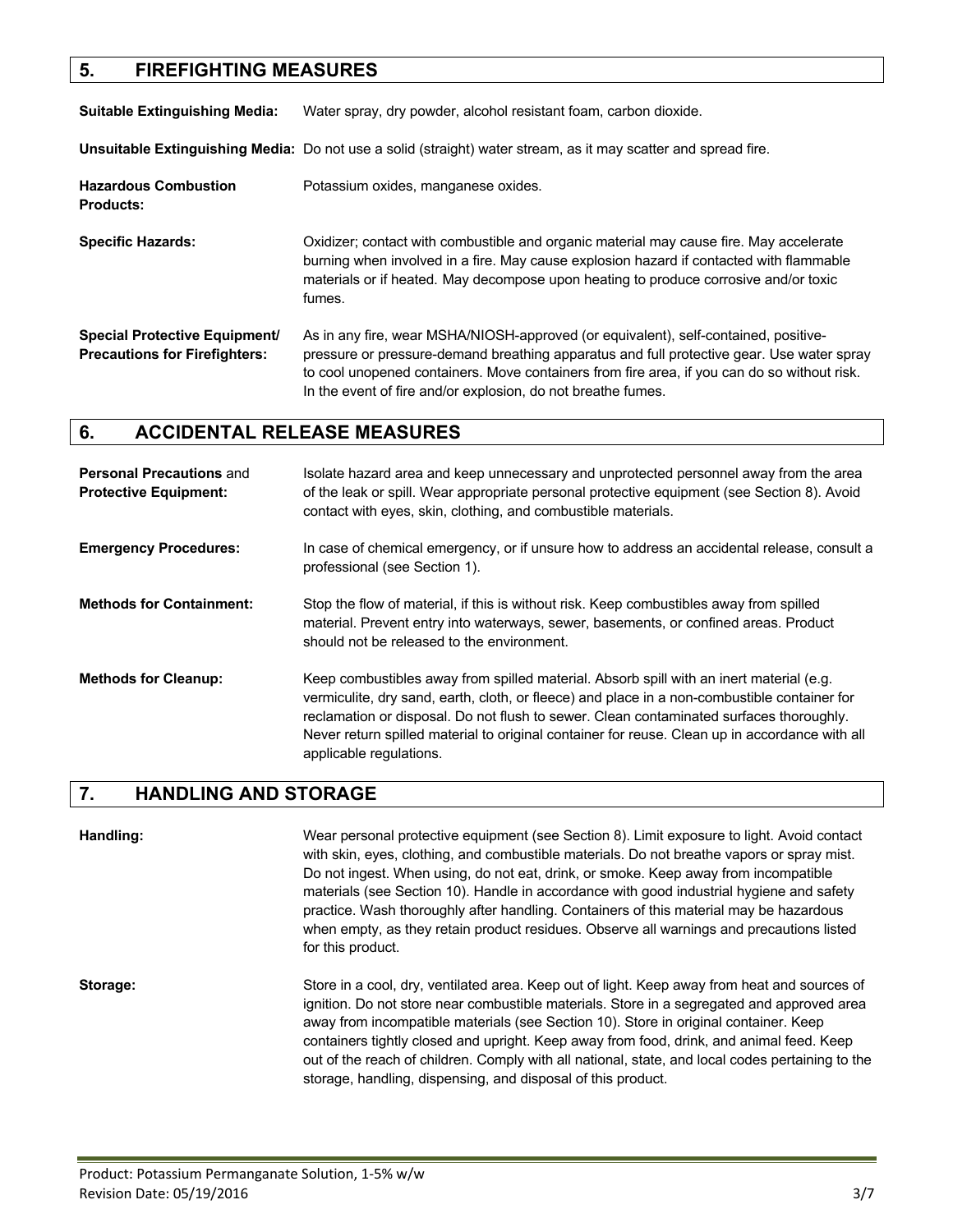# **8. EXPOSURE CONTROLS AND PERSONAL PROTECTION**

| <b>Exposure Limits:</b>                                               | Water:                                                             | No information found.        |                                                                                                                                                                                                                                                                                                                                                                                                                                                                                                     |
|-----------------------------------------------------------------------|--------------------------------------------------------------------|------------------------------|-----------------------------------------------------------------------------------------------------------------------------------------------------------------------------------------------------------------------------------------------------------------------------------------------------------------------------------------------------------------------------------------------------------------------------------------------------------------------------------------------------|
|                                                                       | Potassium Permanganate: ACGIH (TLV):                               | OSHA (PEL):<br>NIOSH (STEL): | 0.2 mg/m <sup>3</sup><br>5 mg/ $m3$<br>$3 \text{ mg/m}^3$                                                                                                                                                                                                                                                                                                                                                                                                                                           |
| <b>Engineering Controls:</b>                                          | been established, maintain airborne levels to an acceptable level. |                              | Ensure adequate ventilation. Ventilation rates should be matched to conditions. If<br>applicable, use process enclosures, local exhaust ventilation, or other engineering controls<br>to maintain airborne levels below recommended exposure limits. If exposure limits have not                                                                                                                                                                                                                    |
| <b>Personal Protective Measures:</b>                                  |                                                                    |                              |                                                                                                                                                                                                                                                                                                                                                                                                                                                                                                     |
| <b>Eye/Face Protection:</b>                                           | wash station and accessible rinse facilities in work area.         |                              | Wear safety glasses with side shields or goggles and a face shield. Maintain approved eye                                                                                                                                                                                                                                                                                                                                                                                                           |
| <b>Skin Protection:</b>                                               | resistant gloves.                                                  |                              | Wear appropriate chemical resistant clothing (with long sleeves) and appropriate chemical                                                                                                                                                                                                                                                                                                                                                                                                           |
|                                                                       |                                                                    |                              | <b>Respiratory Protection:</b> An air-purifying, NIOSH-approved respirator with appropriate cartridge or canister may be<br>permissible under certain circumstances where airborne concentrations are expected to<br>exceed exposure limits. Use a positive-pressure, air-supplied respirator if there is any<br>potential for an uncontrolled release, if exposure levels are unknown, or if any other<br>circumstances exist where air-purifying respirators may not provide adequate protection. |
| <b>Specific Requirements</b><br>for Personal Protective<br>Equipment: | glove manufacturers.                                               |                              | Ensure that glove material is compatible with this product. This information is available from                                                                                                                                                                                                                                                                                                                                                                                                      |

### **9. PHYSICAL AND CHEMICAL PROPERTIES**

*Unless otherwise indicated, all properties are given at 25 °C and standard pressure.*

| Appearance:                           | Transparent, violet liquid.          |
|---------------------------------------|--------------------------------------|
| Odor:                                 | Odorless.                            |
| <b>Odor Threshold:</b>                | No information found.                |
| Formula Weight:                       | 158.03 as Potassium Permanganate     |
| pH:                                   | 7.0 – 8.5 (0.01 M solution at 25 °C) |
| <b>Melting/Freezing Point:</b>        | No information found.                |
| <b>Boiling Point/Range:</b>           | No information found.                |
| <b>Decomposition Temperature:</b>     | 240 $^{\circ}$ C                     |
| <b>Flash Point:</b>                   | Not applicable.                      |
| <b>Auto-ignition Temperature:</b>     | Not applicable.                      |
| <b>Flammability:</b>                  | Not applicable.                      |
| <b>Flammability/Explosive Limits:</b> | Not applicable.                      |
| Solubility:                           | Miscible with water.                 |
| <b>Vapor Pressure:</b>                | No information found.                |
| <b>Vapor Density:</b>                 | No information found.                |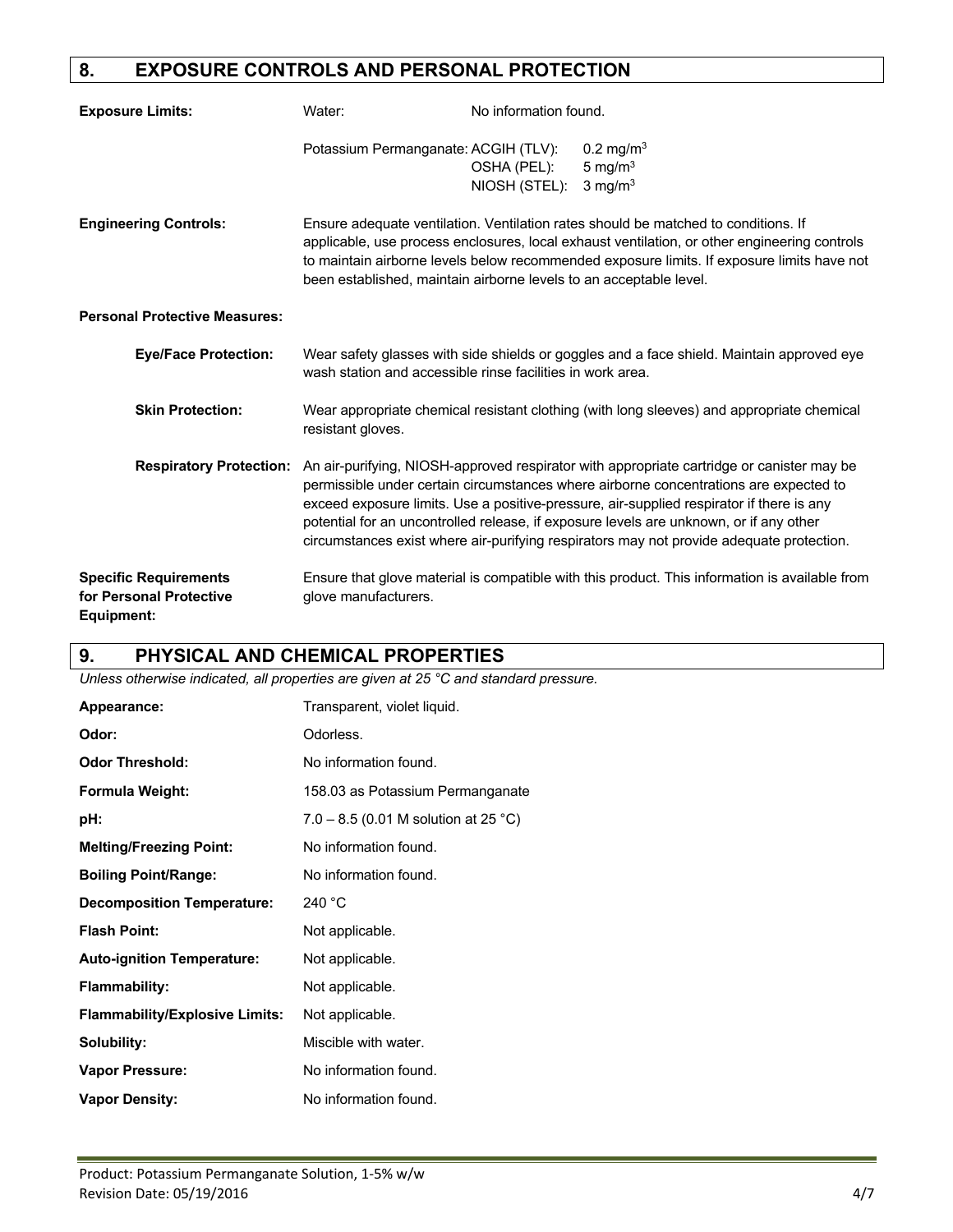| <b>Specific Gravity:</b>                           | $1.01 - 1.05$ (Water = 1) |
|----------------------------------------------------|---------------------------|
| <b>Evaporation Rate:</b>                           | No information found.     |
| <b>Viscosity:</b>                                  | No information found.     |
| <b>Partition Coefficient</b><br>(n-octanol/water): | No information found.     |

### **10. STABILITY AND REACTIVITY**

| <b>Reactivity Data:</b>                              | Corrosive. See Section 11.                                                                                                                                                                                        |
|------------------------------------------------------|-------------------------------------------------------------------------------------------------------------------------------------------------------------------------------------------------------------------|
| <b>Chemical Stability:</b>                           | Stable under normal conditions. Sensitive to light.                                                                                                                                                               |
| <b>Conditions to Avoid:</b>                          | Heat, light, dust formation, incompatible materials.                                                                                                                                                              |
| <b>Incompatible Materials:</b>                       | Reducing agents, combustible materials, organic materials, metals, acids.                                                                                                                                         |
| <b>Hazardous Decomposition</b><br><b>Products:</b>   | Potassium oxides, manganese oxides.                                                                                                                                                                               |
| <b>Possibility of Hazardous</b><br><b>Reactions:</b> | May react vigorously, violently, or explosively if exposed to extreme thermal conditions or to<br>the incompatible materials listed above. May decompose upon heating to produce corrosive<br>and/or toxic fumes. |
| <b>Hazardous Polymerization:</b>                     | Will not occur.                                                                                                                                                                                                   |

### **11. TOXICOLOGICAL INFORMATION**

| <b>Routes of Exposure:</b>   | Inhalation, ingestion, skin contact, eye contact.                                                                                                                                                                                          |                                                                                                                                       |
|------------------------------|--------------------------------------------------------------------------------------------------------------------------------------------------------------------------------------------------------------------------------------------|---------------------------------------------------------------------------------------------------------------------------------------|
| <b>Acute Effects:</b>        | Harmful if swallowed, inhaled, absorbed through the skin, or exposed to the eyes. May<br>cause burns to the skin, eyes, respiratory tract, and gastrointestinal tract. May affect blood,<br>cardiovascular system, and respiratory system. |                                                                                                                                       |
| <b>Chronic Effects:</b>      | Prolonged or repeated exposure may cause skin and tissue discoloration, liver effects,<br>kidney effects, mutagenic effects, and reproductive effects.                                                                                     |                                                                                                                                       |
| <b>Toxicological Data:</b>   | Water:                                                                                                                                                                                                                                     | No information found.                                                                                                                 |
|                              | Potassium Permanganate: LD <sub>50</sub> Oral, Rat:                                                                                                                                                                                        | 1090 mg/kg<br>Corrosive to skin based on animal data.<br>May cause mutagenic and reproductive effects based on<br>microorganism data. |
| <b>Symptoms of Exposure:</b> | Irritation, burns, nausea, vomiting, diarrhea, necrosis, discoloration, edema, coughing,<br>wheezing, difficulty breathing, headache, fatigue.                                                                                             |                                                                                                                                       |
| <b>Carcinogenic Effects:</b> | This product is not considered to be a carcinogen by IARC, ACGIH, NTP, or OSHA.                                                                                                                                                            |                                                                                                                                       |

# **12. ECOLOGICAL INFORMATION**

**Ecotoxicological Data:** Water:

No information found.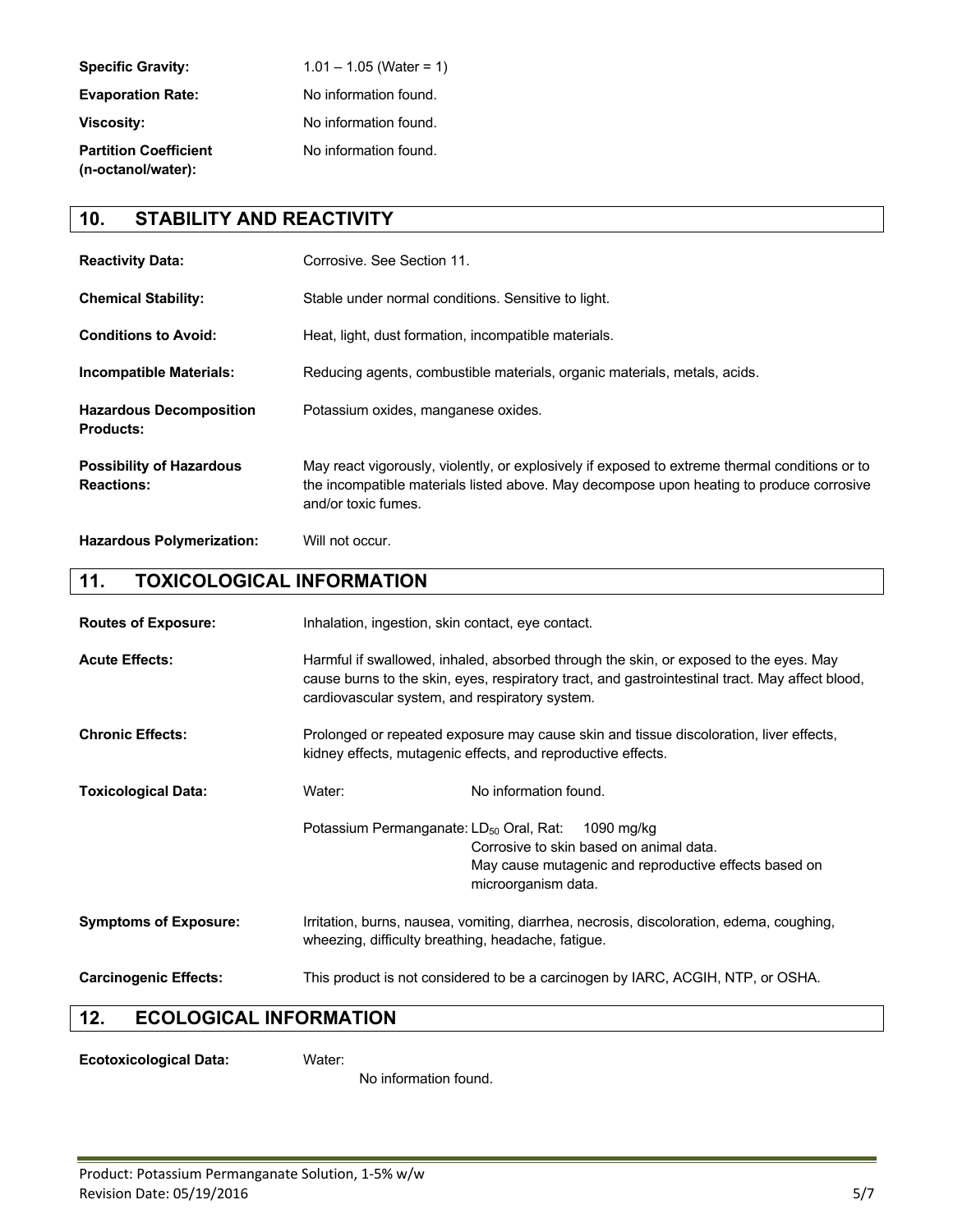|                                       | Potassium Permanganate:<br>LC <sub>50</sub> , Rainbow Trout (Oncorhynchus mykiss):<br>EC <sub>50</sub> , Water Flea (Daphnia magna): | $0.3 \text{ mg/L} 96 \text{ h}$<br>$0.084$ mg/L 48 h |
|---------------------------------------|--------------------------------------------------------------------------------------------------------------------------------------|------------------------------------------------------|
| <b>Persistence and Degradability:</b> | May bioaccumulate in aquatic organisms.                                                                                              |                                                      |
| <b>Environmental Effects:</b>         | Toxic to aguatic life. Avoid exposure to the environment.                                                                            |                                                      |

# **13. DISPOSAL INFORMATION**

| <b>Disposal Instructions:</b>  | All wastes must be handled in accordance with local, state, and federal regulations.<br>Minimize exposure to product waste (see Section 8). Do not dispose unused waste down<br>drains or into sewers. |
|--------------------------------|--------------------------------------------------------------------------------------------------------------------------------------------------------------------------------------------------------|
| <b>Contaminated Packaging:</b> | Because emptied containers retain product residue, follow label warnings even after<br>container is emptied. Offer rinsed packaging material to local recycling facilities.                            |
| <b>Waste Codes:</b>            | No information found.                                                                                                                                                                                  |

#### **14. TRANSPORT INFORMATION**

| DOT:                                               | Not regulated.                                 |  |
|----------------------------------------------------|------------------------------------------------|--|
| <b>Environmental Hazard</b><br><b>Regulations:</b> | Potassium Permanganate: IMDG: Marine Pollutant |  |

**Other Transport Precautions:** Potassium Permanganate: DOT Reportable Quantity: 100 lb

# **15. REGULATORY INFORMATION**

#### **U.S. Federal Regulations**:

| <b>OSHA:</b>           | This product is considered a "Hazardous Chemical" as defined by the OSHA Hazard<br>Communication Standard, 29 CFR 1910, 1200. |
|------------------------|-------------------------------------------------------------------------------------------------------------------------------|
| <b>TSCA Inventory:</b> | All components of this product are on the U.S. TSCA Inventory.                                                                |

#### **U.S. EPCRA (SARA Title III):**

Section 302: No information found.

| <b>Sections 311/312:</b> |
|--------------------------|
|                          |

| <b>Hazard Category</b>           | List (Yes/No) |
|----------------------------------|---------------|
| Section 311 - Hazardous Chemical | Yes           |
| Immediate Hazard                 | Yes           |
| Delayed Hazard                   | Yes           |
| Fire Hazard                      | No            |
| Pressure Hazard                  | No            |
| <b>Reactivity Hazard</b>         | Yes           |

Section 313: No information found.

**CERCLA Reportable Quantities:** No information found.